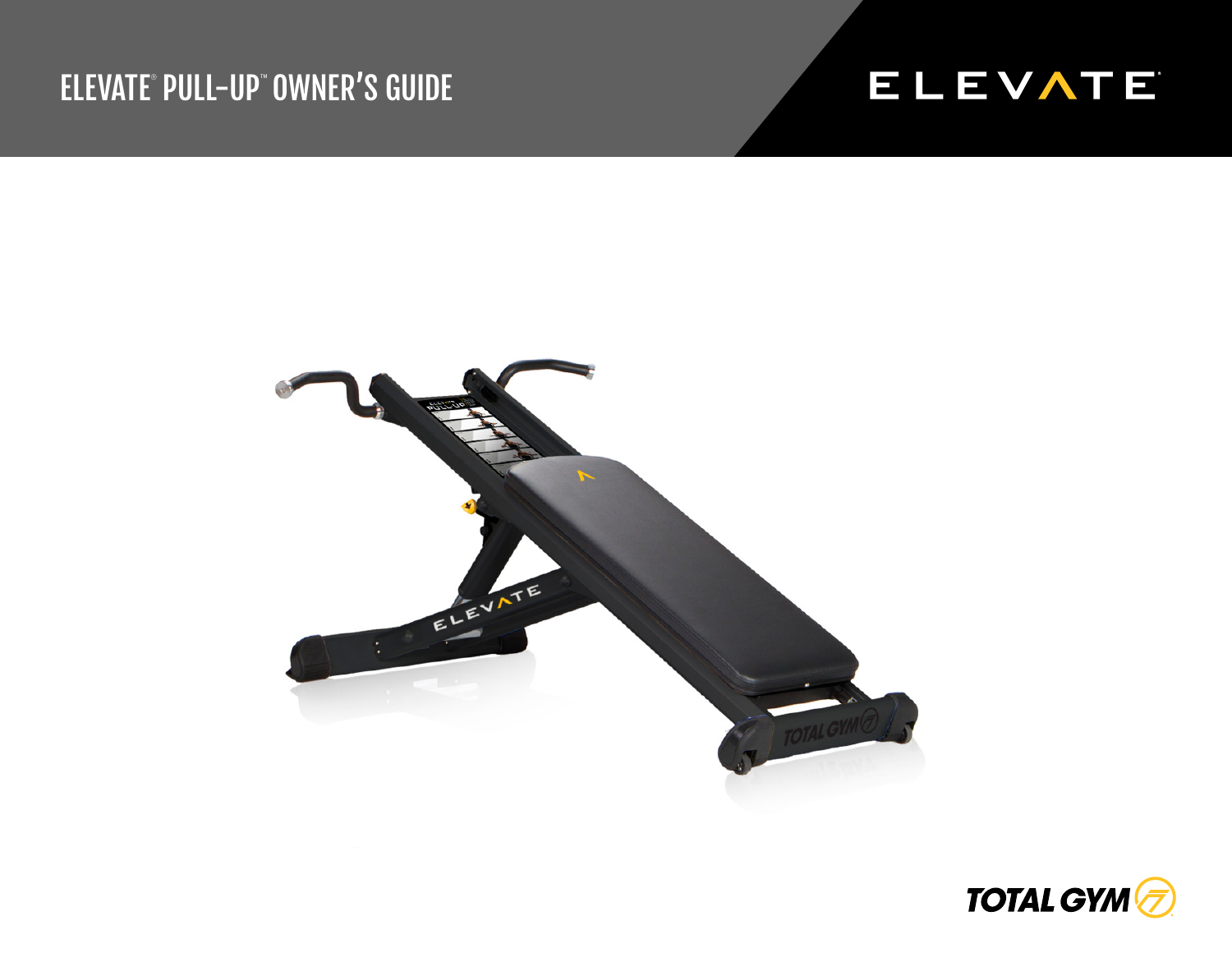2

## CONGRATULATIONS

Thank you for choosing Total Gym® products and services.

As with all of our products, we trust that your ELEVATE Pull-Up™ will provide you with unsurpassed service and versatility year after year.

Your Total Gym product arrives with some assembly required. In this Owner's Guide, you will find information how to assemble your ELEVATE Pull-Up, and its component parts, operation, maintenance and care. Additionally, you will find usage and safety tips, as well as safety precautions and warranty information. Please save this guide and refer to it in the future.

We value you as a customer and your feedback is important to us. If you have any questions or need further information about your ELEVATE Pull-Up, please contact our customer experience department at (858) 586-6080 or email support@totalgym.com.

Yours in health,

Jesse Campanaro CEO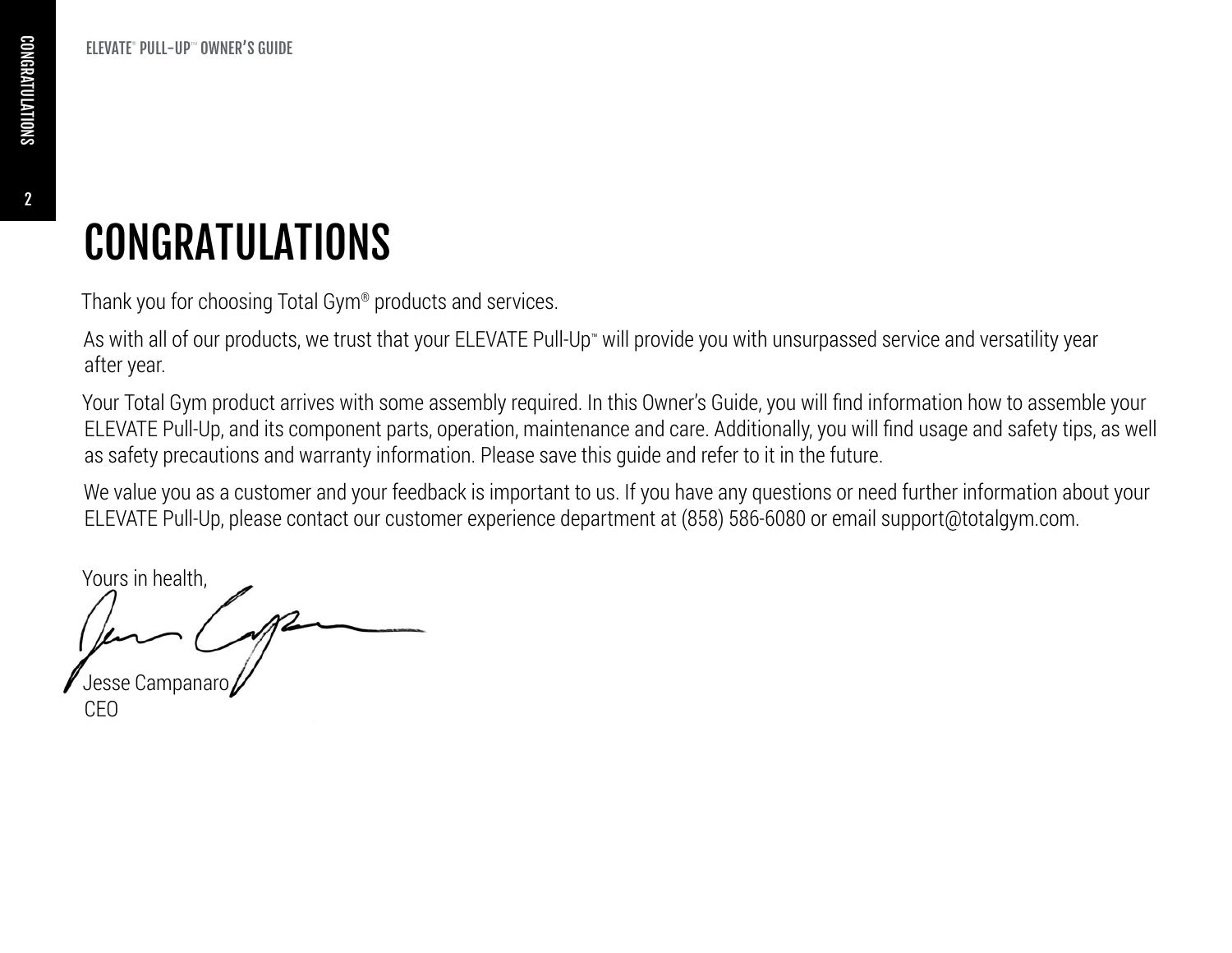$\mathbf{3}$ 

# **TABLE OF CONTENTS**

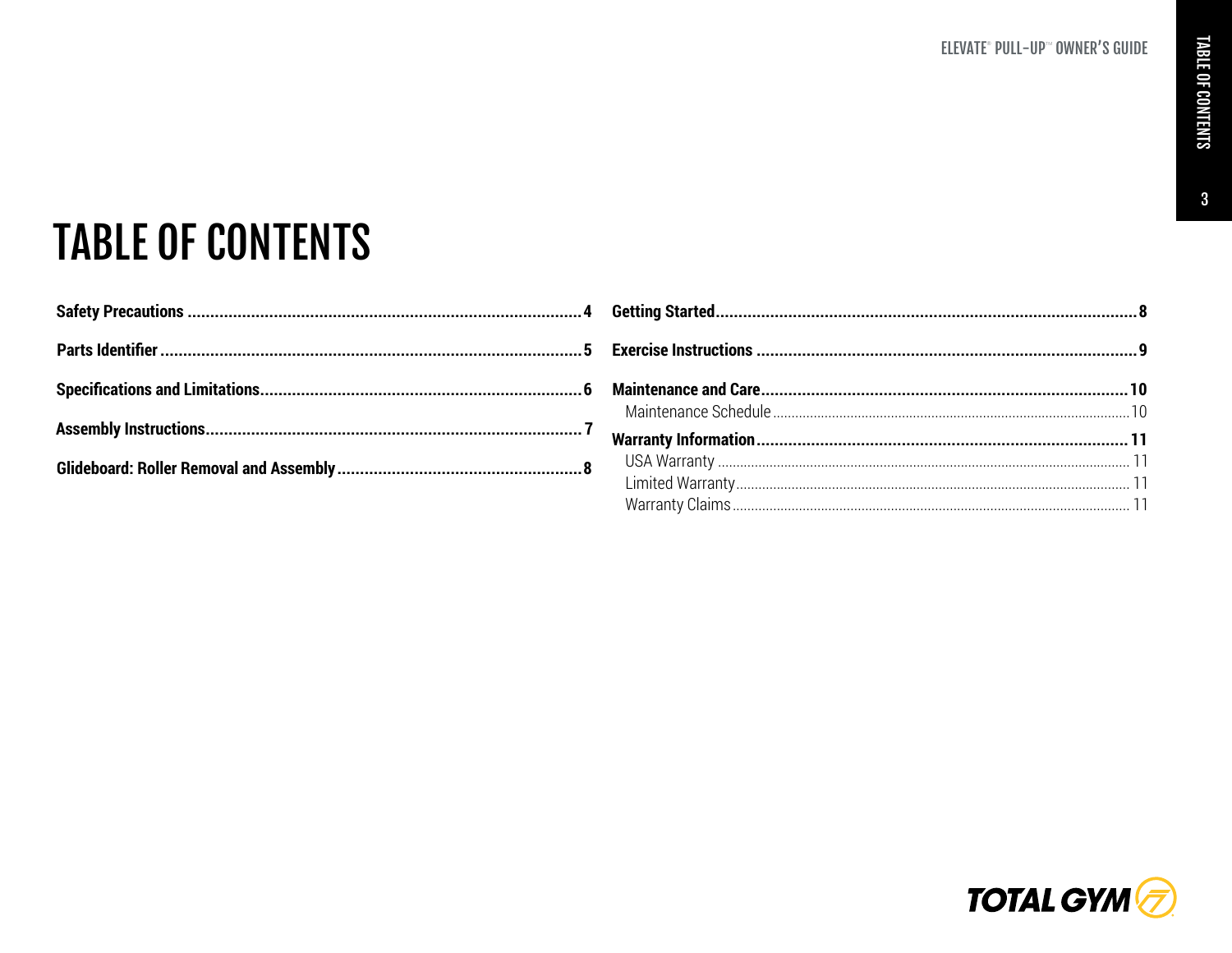## SAFETY PRECAUTIONS

Before starting this or any exercise program, consult your physician, who can assist in planning a program that is age and ability specific. Certain exercise programs or types of equipment may not be appropriate for all people. Ensure that the user is able to participate in an exercise program on this equipment without injury.

- Do not overexert, or allow your clients to overexert using this equipment or while performing any exercise program on this equipment. If any pain or tightness in the chest occurs, an irregular heartbeat, shortness of breath, faintness, nausea or dizziness is experienced stop the exercise session immediately and ensure that a physician is consulted before resuming any exercise program. (Clinicians and trainers should follow these recommendations if these symptoms are observed.)
- This product is designed and intended for commercial use. Clinicians and trainers should inform users of and monitor their adherence to all safety precautions. Use only as instructed.
- Children should only use the ELEVATE Pull-Up when closely attended and supervised by an adult. Do not leave children or patients unattended on Total Gym equipment.
- Parents and others in charge of children should responsibly monitor children at all times. A child's mental and physical development and above all their temperament should be taken into account while using Total Gym equipment. They should be controlled and instructed in the correct use of the equipment.
- The equipment is under no circumstances suitable as a children's toy.
- Keep fingers, loose clothing and hair away from moving parts. Wear appropriate exercise attire and tie long hair back.
- Inspect your Total Gym ELEVATE Pull-Up before each use to ensure proper operation. Check all parts for wear before each use. Do not use your Total Gym ELEVATE Pull-Up if it is not completely assembled or if it has been damaged in any manner. Contact Total Gym Customer Service for replacement parts or repairs.
- Before transporting, raise rails to top level. Always lift from the rear base when moving the unit.

• Follow instructions in this Owner's Guide for using the unit. Improper use could result in severe or fatal injury. Your Total Gym ELEVATE Pull-Up must be bolted to the floor on a flat, solid surface with nonskid material underneath. Keep the area around it free from obstructions. The Total Gym ELEVATE Pull-Up is rated at a maximum user weight capacity of 400 lbs [181 kg].

### **AWARNING**

READ ALL INSTRUCTIONS BEFORE USING TOTAL GYM ELEVATE PULL-UP.

- 1. Inspect your Total Gym ELEVATE Pull-Up unit before each use to ensure proper operation. Do not use this equipment unless all moving parts are working properly. Follow all maintenance and care instructions found in this Owner's Guide and on the equipment labels.
- 2. Close supervision is necessary when the Total Gym ELEVATE Pull-Up is used by or near children, disabled or injured persons.
- 3. Care should be taken at all times when getting on and off your Total Gym ELEVATE Pull-Up or any exercise equipment. Falling on or off the product could result in injury, or possibly death. Follow the "Getting Started" instructions for using the unit found in this Owner's Guide.
- 4. Use your Total Gym ELEVATE Pull-Up only for its intended use.
- 5. Keep fingers, loose clothing and hair away from all moving parts.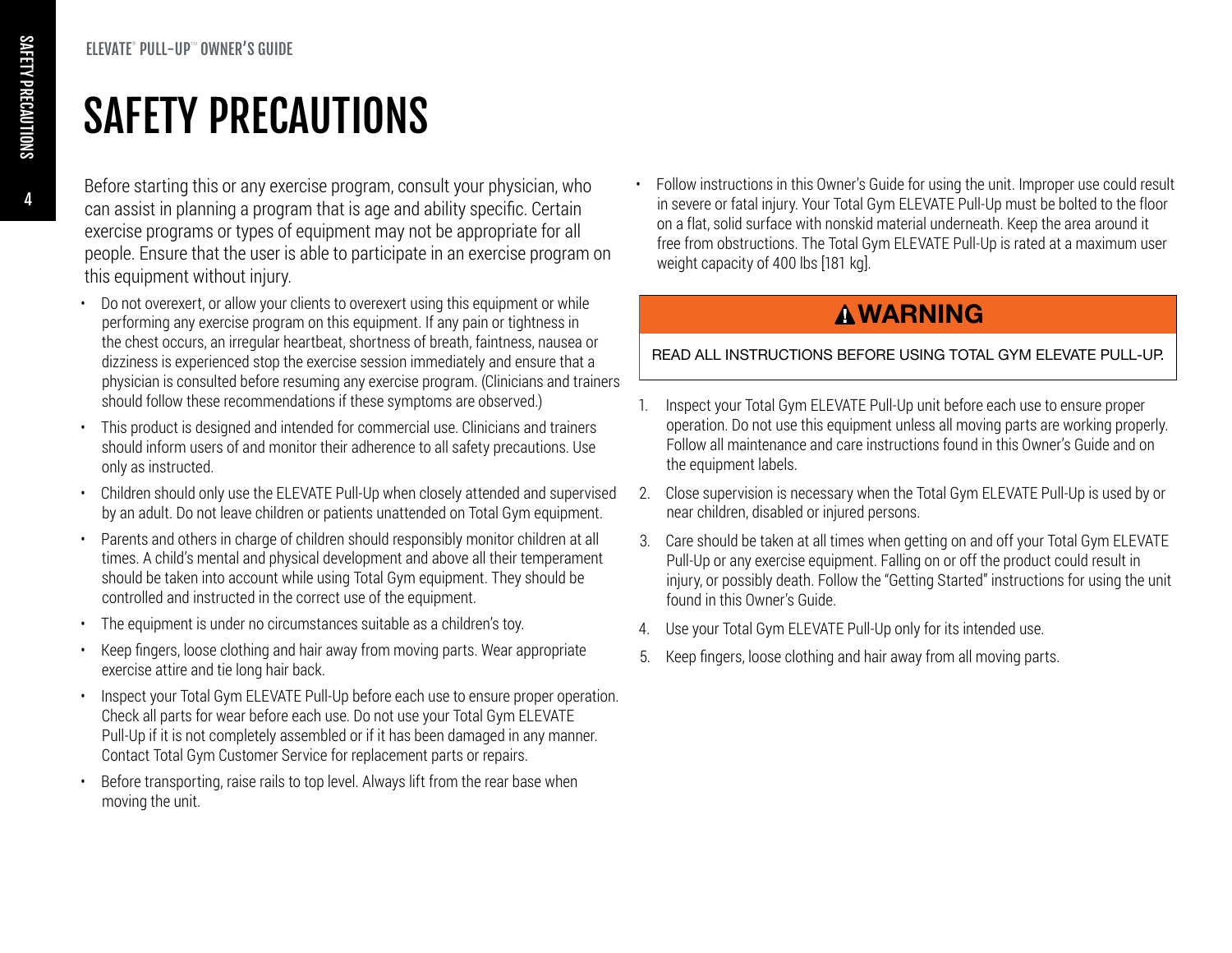#### $\overline{\text{E}}$ levate $\overline{\text{E}}$ 's Guide et al. (1) and (1) and (1) and (1) and (1) and (1) and (1) and (1) and (1) and (1) and (1) and (1) and (1) and (1) and (1) and (1) and (1) and (1) and (1) and (1) and (1) and (1) and (1) **ELEVATE<sup>®</sup> PULL-UP™ OWNER'S GUIDE**

### 5

## PARTS IDENTIFIER



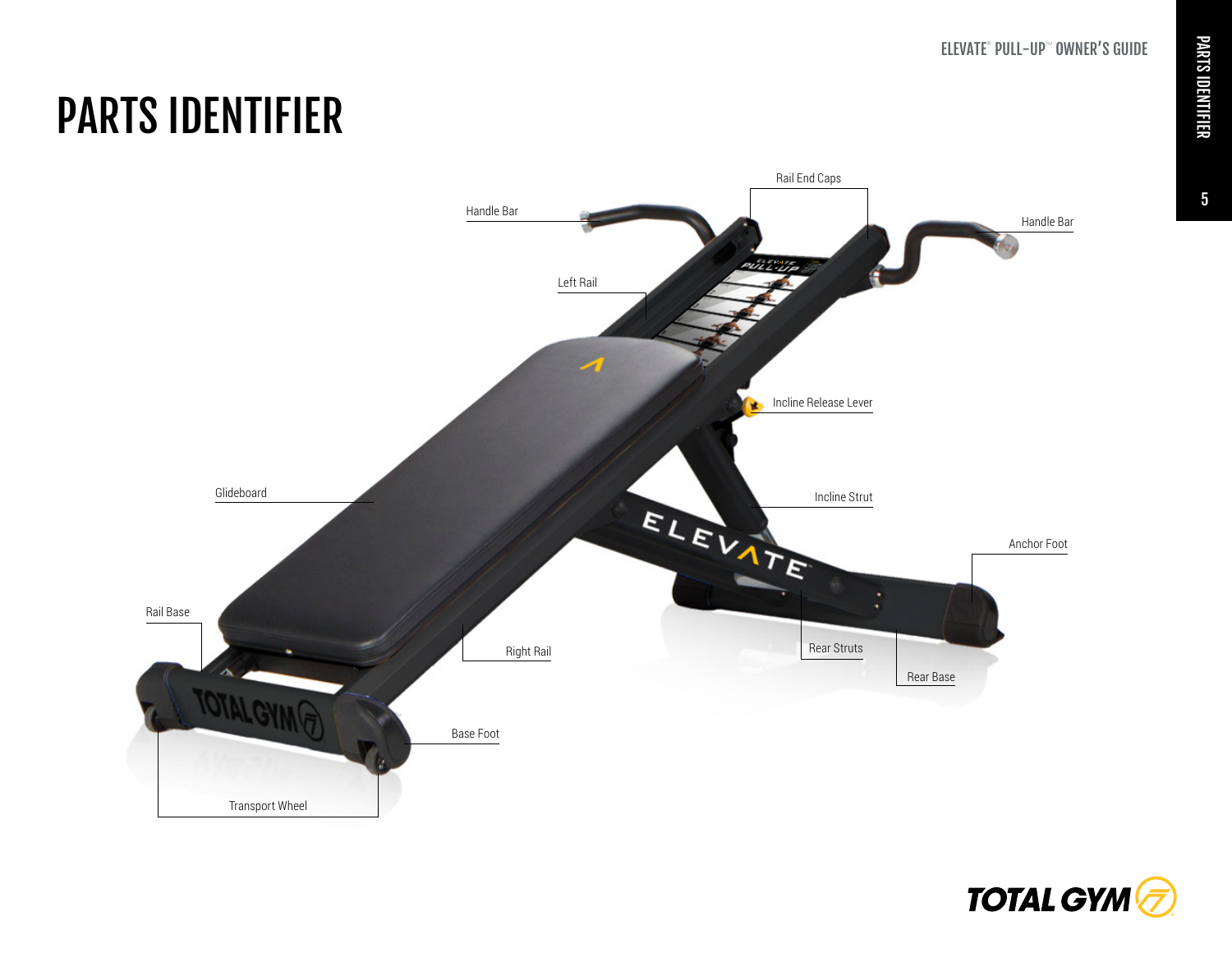ELEVATE® PULL-UP™ OWNER'S GUIDE

SPECIFICATIONS AND LIMITATIONS



- Glideboard Range of Motion: 31 inches [78 cm]
- Weight Capacity: Maximum user weight capacity of 400 lbs [181 kg]
- Resistance levels vs % of body weight: Incline Level 1 2 3 4 5 6 7<br>% BW 30 35 40 45 50 55 60 % BW 30 35 40 45 50 55 60
- Floor Space: 20 Square Feet [1.8 Square Meter]
- Size: 74" x 43" x 40" (L/W/H)  $[1.8 \text{ m} \times 1.1 \text{ m} \times 1.0 \text{ m}]$
- Weight: 125 lbs [57 kg]
- Shipping: 80" x 26" x 13.5"  $[1.9 \text{ m} \times .5 \text{ m} \times .4 \text{ m}]$
- GW 136 lb [63 kg]
- Construction: steel with steel reinforced aluminum rails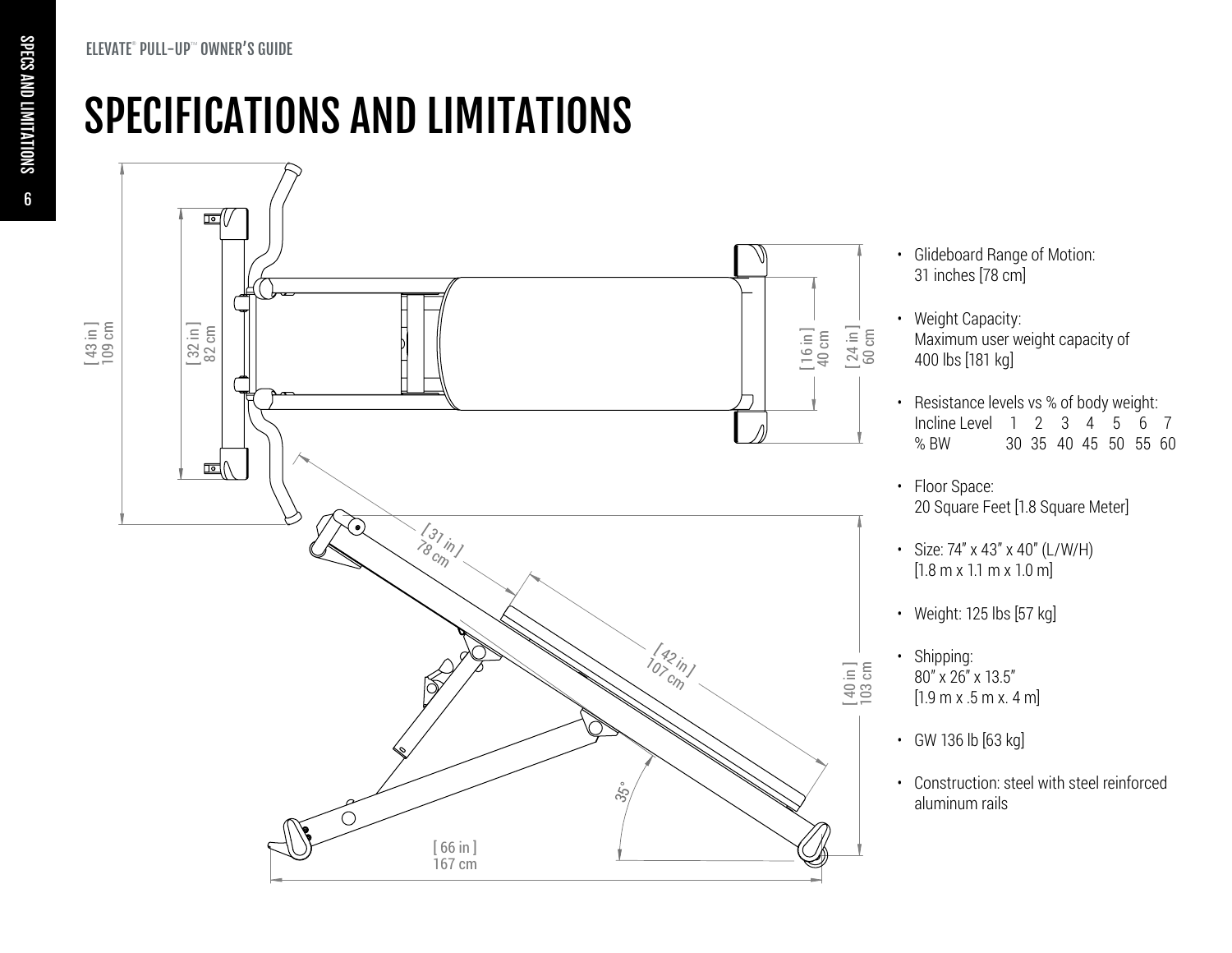## ASSEMBLY INSTRUCTIONS

#### **TWO PERSON ASSEMBLY REQUIRED.**

**STEP 1.** Carefully unpack all the parts and the Information & Hardware box at the installation site if possible.







**STEP 2.** Open the Information & Hardware box. Inside there will be:



**STEP 3.** Turn Rail & Glideboard assembly upside down and install the Handle Bars using the 5 mm Hex Wrench and four Long M8 screws & washers.



**STEP 4.** Attach **B** to **A** as shown. Using the 5 mm Hex Wrench install all eight Short M8 screws with washers. Do not tighten completely until all eight screws have been installed.



**STEP 5.** Now that you have assembled **A** and **B** to create **D** as shown in **STEP 4**, you will need to take **D** and lay it over the top of **C**. Be sure to place a cloth or packing material between the surfaces.



Place cloth or packing materials here

Using the 5 mm Hex Wrench, attach the hinges on to **C** assembly with four Long M8 screws and washers. Do not tighten any completely until all four screws are installed.

**STEP 6.** While one person holds the Incline Strut up as shown, the other person aligns the hinges to the set of holes in the rails. Match the letters at each hole to the corresponding letters on the strut so that you know you are connecting the two pieces correctly, and using the 5 mm Hex Wrench install the screws. Do not tighten any completely until all four screws are installed.



**STEP 7.** Turn the unit right-side up and position your ELEVATE Pull-Up in a permanent location then bolt to floor from the Anchor Feet as shown below. **BOLTS NOT INCLUDED.**





7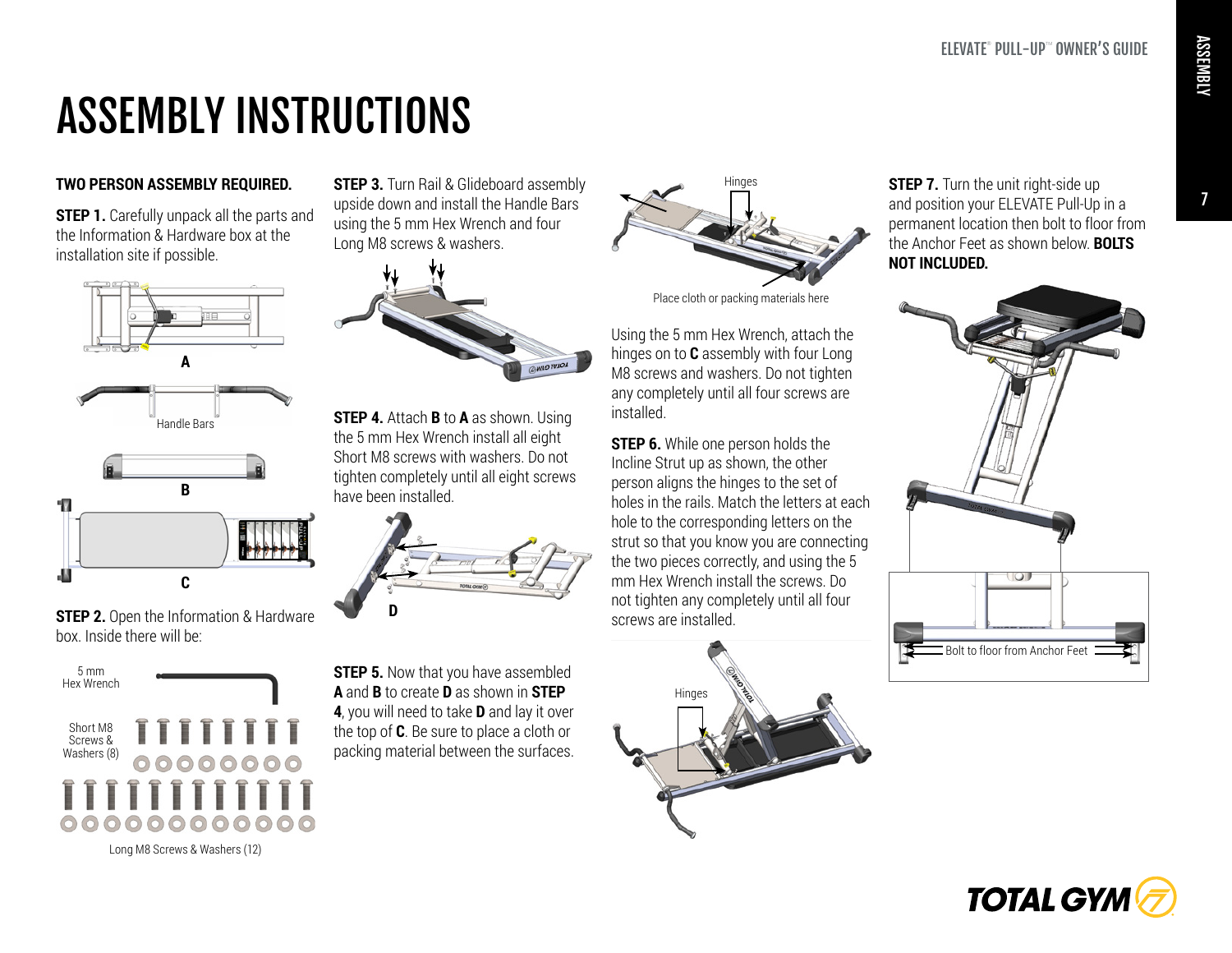#### ELEVATE® PULL-UP™ OWNER'S GUIDE

## GLIDEBOARD: ROLLER REMOVAL AND ASSEMBLY

**STEP 1.** Remove the six M6 screws from the Rail End Caps on the top end of the rails with a 4 mm Hex Wrench (not included) and remove the end caps.

**STEP 2.** Roll the glideboard up and out the top of the rails and set it upside down on a clean smooth surface.

**STEP 3.** To remove the rollers use a 13 mm socket wrench and a 13 mm openend wrench.

Insert socket wrench over the bolt on the outside of the roller as you engage the open-end wrench on the nut on the inside of the frame; turn to unscrew.

**NOTE:** Socket wrench and open-end wrench not included.

**STEP 4.** Replace the rollers as needed and reinstall the bolt and nut.

Tighten just enough so that the wheel can roll but does not slide lengthwise on the axle. DO NOT OVER TIGHTEN.

**STEP 5.** Reinstall the glideboard by carefully and slowly rolling it back into the rails.

**STEP 6.** Replace the Rail End Caps on the rails and insure all 6 screws are tight.

## GETTING STARTED

As a facility offering the use of a ELEVATE Pull-Up to customers, or as a personal user of the product, you (as owner of the product), assume the responsibility to become familiar with the guidelines relative to safe use of the product and to convey these guidelines to all users. Read all safety, warnings and usage instructions before using the ELEVATE Pull-Up. Care and maintenance for this product are included to promote safe, enjoyable and prolonged use of this equipment.

When using your ELEVATE Pull-Up, wear athletic shoes and comfortable lightweight clothing. Before you begin, check to ensure that all parts are in place and working properly. Remember to control the glideboard at all times, particularly when getting on or off your ELEVATE Pull-Up.

### **AWARNING**

Always control the glideboard while using your Total Gym ELEVATE Pull-Up. ELEVATE Pull-Up is rated at a maximum user weight capacity of 400 lbs [181 kg].

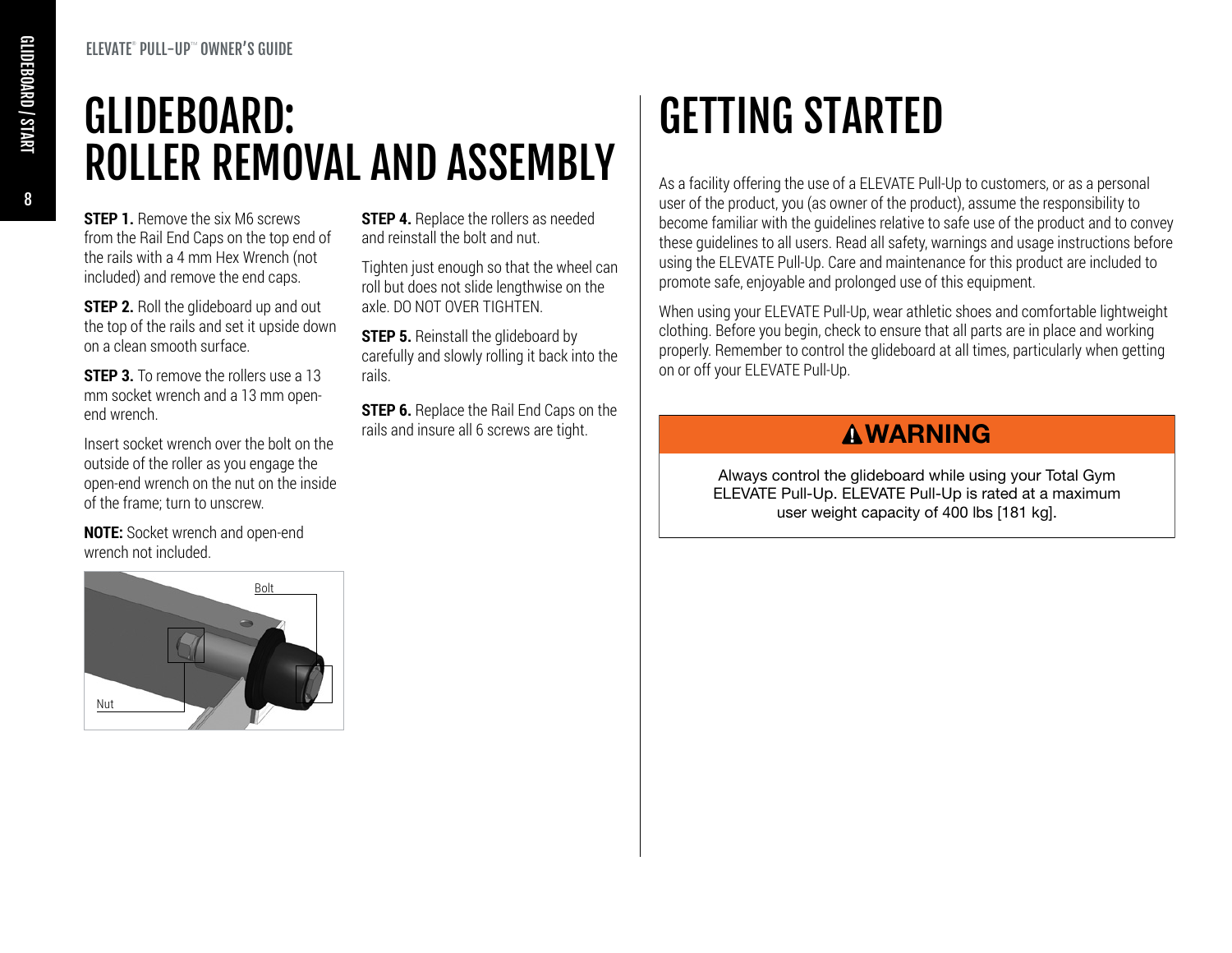## EXERCISE INSTRUCTIONS

Follow the instructions on the placard as illustrated by performing the desired number of sets and repetitions appropriate for the skill and level of difficulty.

#### INCLINE BODYWEIGHT PULL-UP

**STEP 1.** Select appropriate incline level.

**STEP 2.** Facing machine, slide glideboard up rails and lie down; top edge of glideboard should be about eye-level.

**STEP 3.** Grasp bar using the desired hand grip position.

**STEP 4.** Pull yourself and glideboard up rails. Then lower yourself back to starting position.



To increase resistance, raise rails to desired level.



## DECREASE RESISTANCE

To decrease resistance, lower rails to desired level.

- 1. Lift rails slightly
- 2. Push lever down
- 3. Lower to desired level





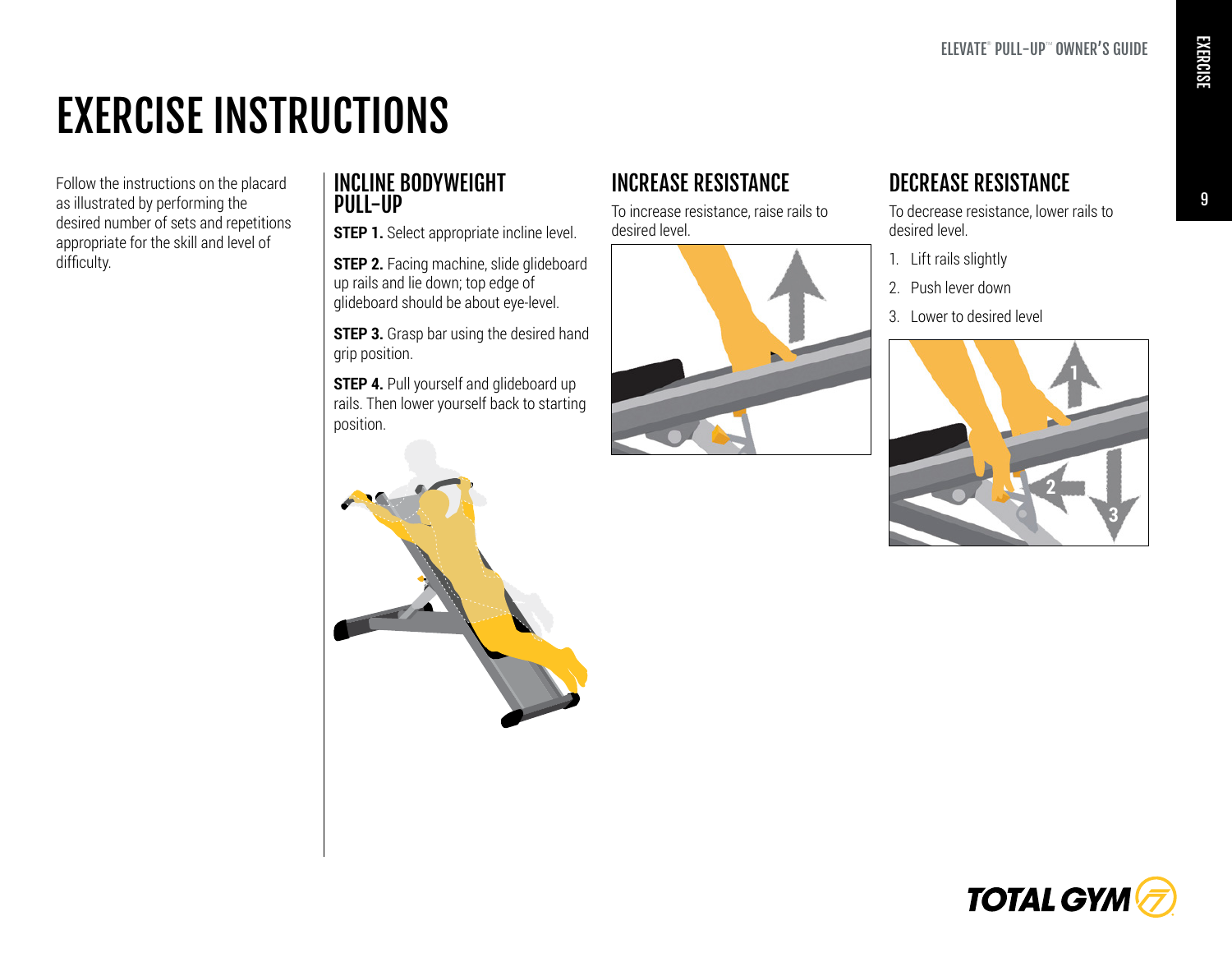10

Your ELEVATE Pull-Up unit will offer you years of easy operation if you follow these simple tips for maintenance and care. With periodic cleaning, moving parts and rolling surfaces will maintain their smooth function. Clean rail surfaces on a regular basis with a noncorrosive cleaner like soap and water or waterless cleaner or just wipe clean with a dry towel. Some black powder residue is normal on the inside of the rails. All other parts can be cleaned the same way or antibacterial wipes may be used.

#### **CAUTION!** DO NOT USE ANY LUBRICANTS

OR SILICONE-BASED PRODUCTS on the rails or wheels. This will cause the wheels to slide rather than roll and will damage the wheels. Use a non oil–based window cleaner on the glideboard material. DO NOT USE ARMOR ALL® OR LIKE SUBSTANCES. These will make the glideboard slippery. Wipe down your ELEVATE Pull-Up with a clean cloth.

### MAINTENANCE SCHEDULE

#### **DAILY**

- 1. Wipe down all padded surfaces with antibacterial cleanser after each use.
- 2. Move the glideboard up and down rails to ensure smooth rolling. If the glideboard does not roll smoothly, clean rails and wheels thoroughly with a soft lint-free cloth.

#### **WEEKLY**

- 1. Wipe down rails with a non-corrosive, no alkaline, no alcohol cleanser.
- 2. Clean all surface areas for aesthetics.
- 3. Check all screws. Fasten to ensure they are installed correctly and tightened.
- 4. Check all pads for wear and replace as needed.

#### **MONTHLY**

- 1. Visually inspect the rollers. Clean any debris accumulated on the roller.
- 2. Inspect rubber stoppers.
- 3. Replace all parts that show signs of wear. Contact Customer Service in USA at 858-586-6080 or email support@totalgym.com. For international customers, contact the approved distributor in your country.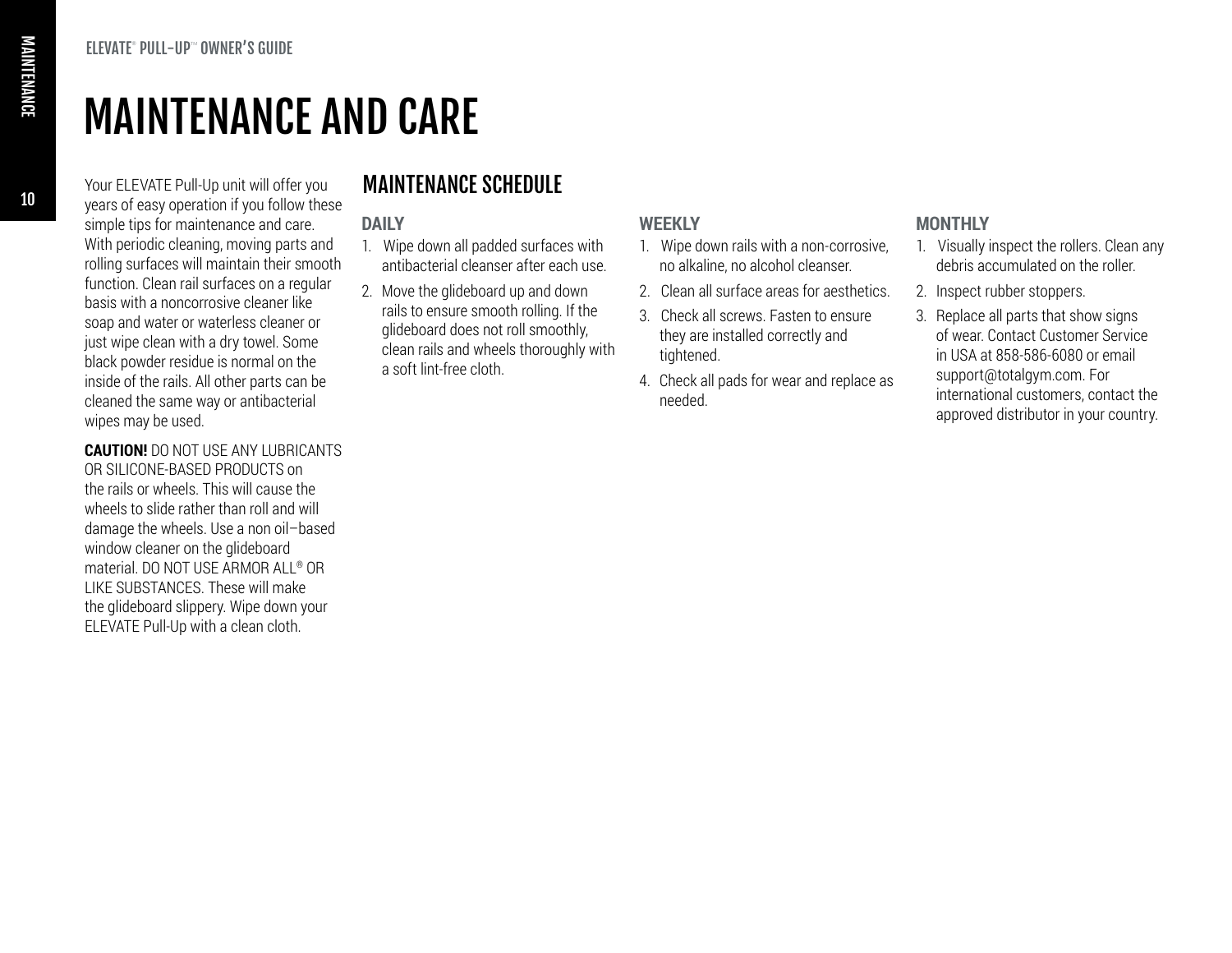### 11

# WARRANTY INFORMATION

### US WARRANTY

Warranties outside the US may vary. Contact your local authorized distributor for details.

Commercial Warranty:

- Frame 5 years
- Rubber and Moving Parts 1 year
- Upholstery 90 days

### LIMITED WARRANTY

**IMPROPER USE OF ELEVATE PULL-UP:** Defects or damage that result from improper use are excluded from coverage.

**UNAUTHORIZED SERVICE OR MODIFICATION:** Defects or damage that result from service, maintenance, repairs, adjustment, installation or alteration conducted by anyone other than Total Gym or its authorized representatives are excluded from coverage.

### WARRANTY CLAIMS

Total Gym treats warranty claims as a priority. To process these quickly, a Return Merchandise Authorization (RMA) number is required to properly link your merchandise with your claim. Total Gym does not accept returned merchandise without an accompanying RMA number. Contact Total Gym Customer Service Department at 858-586-6080 or email support@totalgym.com if you are making a warranty claim. A representative will issue you an RMA number and instructions for proper packaging of the equipment for shipping.

**IMPORTANT:** Save your invoice. Please retain packaging instructions. US Customer Service Center: 858-586-6080. Shipping Damage: FOB origin, unless otherwise specified.

Total Gym accepts no responsibility for damage in shipping. Total Gym does, however, make every effort to facilitate the satisfactory resolution of claims made against delivery agents for damage during shipping. If the package appears to have sustained damage in shipping, or if the equipment appears to have shifted in delivery but no damage is evident, retain the shipping boxes until your product has been fully assembled to ensure there is no functional damage that is not initially visible. In the event of damage during shipping, retaining the shipping boxes helps to facilitate your claim against the shipper. Take photographs of damaged boxes or contents before opening.

### PURCHASE RECORD. RETAIN THIS COPY FOR YOUR RECORDS.

Date Purchased \_\_\_\_\_\_\_\_\_\_\_\_\_\_\_\_\_\_\_\_\_\_\_\_\_\_\_\_\_\_\_\_\_\_\_\_\_\_\_\_\_\_\_\_\_\_\_\_\_\_\_\_\_\_\_\_\_\_\_\_\_\_\_\_\_\_\_\_\_\_

Purchased From \_\_\_\_\_\_\_\_\_\_\_\_\_\_\_\_\_\_\_\_\_\_\_\_\_\_\_\_\_\_\_\_\_\_\_\_\_\_\_\_\_\_\_\_\_\_\_\_\_\_\_\_\_\_\_\_\_\_\_\_\_\_\_\_\_\_\_\_\_\_

Model Name: ELEVATE Pull-Up, Part # 5800-B1

Serial Number and the series of the series of the series of the series of the series of the series of the series of the series of the series of the series of the series of the series of the series of the series of the seri

TotalGym.com

Customer Service: 858.586.6080 5225 Avenida Encinas Suite C Carlsbad CA 92008